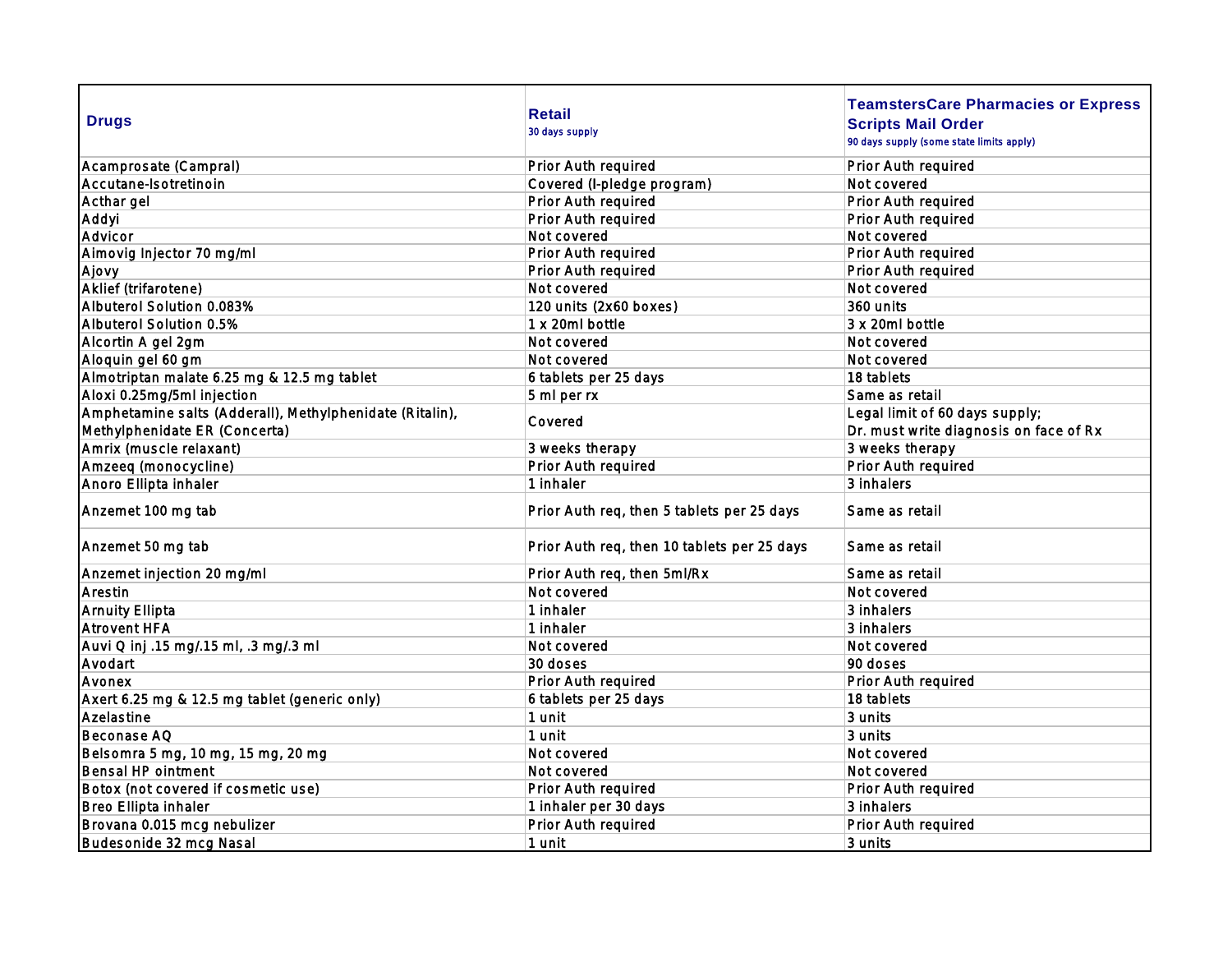| <b>Drugs</b>                                      | <b>Retail</b><br>30 days supply                           | <b>TeamstersCare Pharmacies or Express</b><br><b>Scripts Mail Order</b><br>90 days supply (some state limits apply) |
|---------------------------------------------------|-----------------------------------------------------------|---------------------------------------------------------------------------------------------------------------------|
| Bupropion SR, Zyban                               | Not covered                                               | Covered up to two 3-month attempts per<br>year with no copay                                                        |
| Caduet                                            | Not covered                                               | Not covered                                                                                                         |
| Calcipotriene 0.005% cream                        | one 60 gram tube per fill                                 | one 60 gram tube per fill                                                                                           |
| Caverject, Edex, Muse                             | 1 box per 30 days                                         | Covered                                                                                                             |
| Chantix                                           | Not covered                                               | Covered for up to two 12-week attempts                                                                              |
| Cialis, Levitra, Viagra (generic)                 | 6 tabs per 30 days                                        | 18 tabs per 90 days                                                                                                 |
| Cimzia                                            | Prior Auth required                                       | Prior Auth required                                                                                                 |
| Clarinex & Clarinex-D                             | Not covered                                               | Not covered                                                                                                         |
| Coenzyme10 - OTC (food supplement)                | Not covered                                               | Not covered                                                                                                         |
| Combivent, Respimat                               | 1 inhaler                                                 | 3 inhalers                                                                                                          |
| Compounded medications                            | Subject to Express Scripts compound<br>management program | Subject to Express Scripts compound<br>management program                                                           |
| Consensi 2.5 mg/200 mg, 5 mg/200 mg, 10 mg/200 mg | Not covered                                               | Not covered                                                                                                         |
| Dartisla ODT 1.7mg                                | Prior Auth required                                       | Prior Auth required                                                                                                 |
| Daytrana (Methylphenidate patch)                  | Prior Auth required                                       | Prior Auth required                                                                                                 |
| Dayvigo 5 mg, 10 mg                               | Not covered                                               | Not covered                                                                                                         |
| Denavir cream 1%                                  | one 5 gm tube per fill                                    | one 5 gm tube per fill                                                                                              |
| Deplin                                            | Not covered                                               | Not covered                                                                                                         |
| Dexcom G6 Transmitter                             | Prior Auth required                                       | Prior Auth Required                                                                                                 |
| Dexcom G6 Sensor (3 pack)                         | Prior Auth required                                       | Prior Auth Required                                                                                                 |
| Dexilant                                          | Prior Auth required                                       | Prior Auth required                                                                                                 |
| Diabetic testing strips & lancets                 | Not covered                                               | Covered                                                                                                             |
| Diclegis tab 10 mg-10 mg                          | Not covered                                               | Not covered                                                                                                         |
| Dilantin 25 mg, 50 mg, 100 mg tabs                | Prior Auth required                                       | Prior Auth required                                                                                                 |
| Diflucan 150 mg tablets (fluconazole)             | 2 tablets per 25 days                                     | Same as retail                                                                                                      |
| Doxepin 5% cream                                  | Prior Auth required                                       | Prior Auth required                                                                                                 |
| Dronabinol (2.5 mg, 5 mg, 10 mg)                  | 60 per 25 days                                            | Same as retail                                                                                                      |
| Duexis 800 mg/26.6 mg tabs                        | Not covered                                               | Not covered                                                                                                         |
| Duobrii 0.01%-0.045% lotion 100 gram              | Not covered                                               | Not covered                                                                                                         |
| Edluar (sublingual Ambien)                        | Prior Auth required                                       | Prior Auth required                                                                                                 |
| Emgality                                          | Prior Auth required                                       | Prior Auth required                                                                                                 |
| Enbrel                                            | Prior Auth required                                       | Prior Auth required                                                                                                 |
| Encora (vitamin supplement)                       | Not covered                                               | Not covered                                                                                                         |
| Enoxaparin sodium                                 | 6 boxes (60 syringes) per 30-day fill                     | 6 boxes (60 syringes) per 30-day fill                                                                               |
| Epi-Pen (generic only)                            | 1 kit per copay                                           | 2 kits (or 4 Pens) per copay                                                                                        |
| Eszopicione                                       | 20 doses                                                  | 60 doses                                                                                                            |
| Evzio 0.4 mg/0.4 ml pen                           | Not covered                                               | Not covered                                                                                                         |
| Fentanyl                                          | 10 patches                                                | Same as retail                                                                                                      |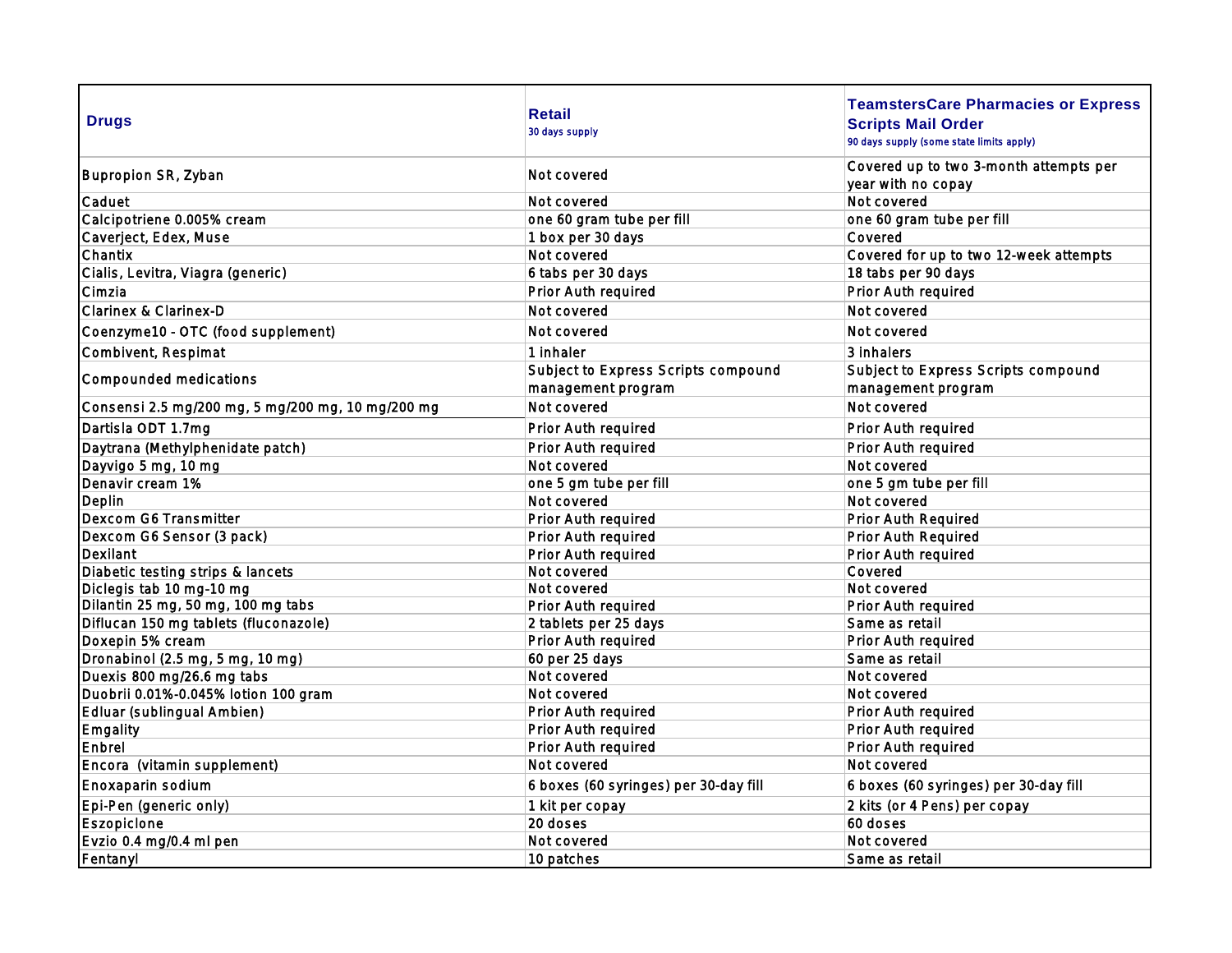| <b>Drugs</b>                                                         | <b>Retail</b><br>30 days supply            | <b>TeamstersCare Pharmacies or Express</b><br><b>Scripts Mail Order</b><br>90 days supply (some state limits apply) |
|----------------------------------------------------------------------|--------------------------------------------|---------------------------------------------------------------------------------------------------------------------|
| Flector (Diclofenac patch)                                           | Prior Auth required                        | Prior Auth required                                                                                                 |
| Flovent HFA                                                          | 2 inhalers                                 | 4 inhalers                                                                                                          |
| Flovent diskus                                                       | 1 unit                                     | 3 units                                                                                                             |
| Flunisolide                                                          | 1 unit                                     | 3 units                                                                                                             |
| Fluoride supplements                                                 | No copay                                   | No copay                                                                                                            |
| Flurazepam                                                           | 20 doses                                   | 60 doses                                                                                                            |
| Fluticasone Propionate nasal spray                                   | 1 unit                                     | 3 units                                                                                                             |
| Foradil                                                              | 60 units (1 box)                           | 180 units (3 boxes)                                                                                                 |
| Forteo                                                               | Prior Auth required                        | Prior Auth required                                                                                                 |
| Fosamax Plus D, Actonel, Boniva (generics covered)                   | Not covered                                | Not covered                                                                                                         |
| Frovatriptan (Frova) 2.5 mg tablets                                  | 9 tablets per 25 days                      | 27 tablets                                                                                                          |
| Gabapentin - Subject to Express Scripts Opioid Management<br>Program | 90 units per 30 days                       | 270 units per 90 days                                                                                               |
| Glatopa (Copaxone)                                                   | Prior Auth required                        | Prior Auth required                                                                                                 |
| Glucagon Kit                                                         | 1 kit per copay                            | 3 kits per copay                                                                                                    |
| Glumetza                                                             | Not covered                                | Not covered                                                                                                         |
| <b>Growth Hormone</b>                                                | Prior Auth required annually               | Prior Auth required annually                                                                                        |
| Halcion (triazolam)                                                  | 20 doses                                   | 60 doses                                                                                                            |
| Harvoni, Sovaldi, Viekira PAK, Epclusa, Daklinza, Zepatier,          | Subject to oral Hepatitis C specialty      | Subject to oral Hepatitis C specialty                                                                               |
| Technivie                                                            | management                                 | management                                                                                                          |
| Humira                                                               | Prior Auth required                        | Prior Auth required                                                                                                 |
| Hysingla ER 20 mg                                                    | Not covered for chronic conditions         | Not covered for chronic conditions                                                                                  |
| Incruse Ellipta                                                      | 1 inhaler                                  | 3 inhalers                                                                                                          |
| Jalyn 0.5mg/0.4mg                                                    | 30 doses                                   | 90 doses                                                                                                            |
| Jublia 10% solution                                                  | Not covered                                | Not covered                                                                                                         |
| Keppra 500 mg, 750 mg, 1000 mg tabs                                  | Prior Auth required                        | Prior Auth required                                                                                                 |
| Kerydin 5% solution                                                  | Not covered                                | Not covered                                                                                                         |
| Kytril 1 mg tablets                                                  | Prior Auth req, then 6 tablets per 25 days | Same as retail                                                                                                      |
| Kytril 1 mg/ml injection                                             | Prior Auth req, then 1 ml per rx           | Same as retail                                                                                                      |
| Kytril Oral soln                                                     | Prior Auth req, then 30 ml per 25 days     | Same as retail                                                                                                      |
| Lamictal                                                             | Prior Auth required                        | Prior Auth required                                                                                                 |
| Lansoprazole (15 mg)                                                 | OTC - Not covered                          | Covered; Prior Auth required if dosage<br>exceeds 30 mg daily                                                       |
| Latisse soln 0.03                                                    | Not covered                                | Not covered                                                                                                         |
| Latuda tablets (20mg, 40mg, 60mg, 80mg, 120mg)                       | Prior Auth required                        | Prior Auth required                                                                                                 |
| Lidocaine 5% ointment                                                | one 50 gram tube per fill                  | one 50 gram tube per fill                                                                                           |
| Lidocaine-Tetracaine 7%-7% cream                                     | Not covered                                | Not covered                                                                                                         |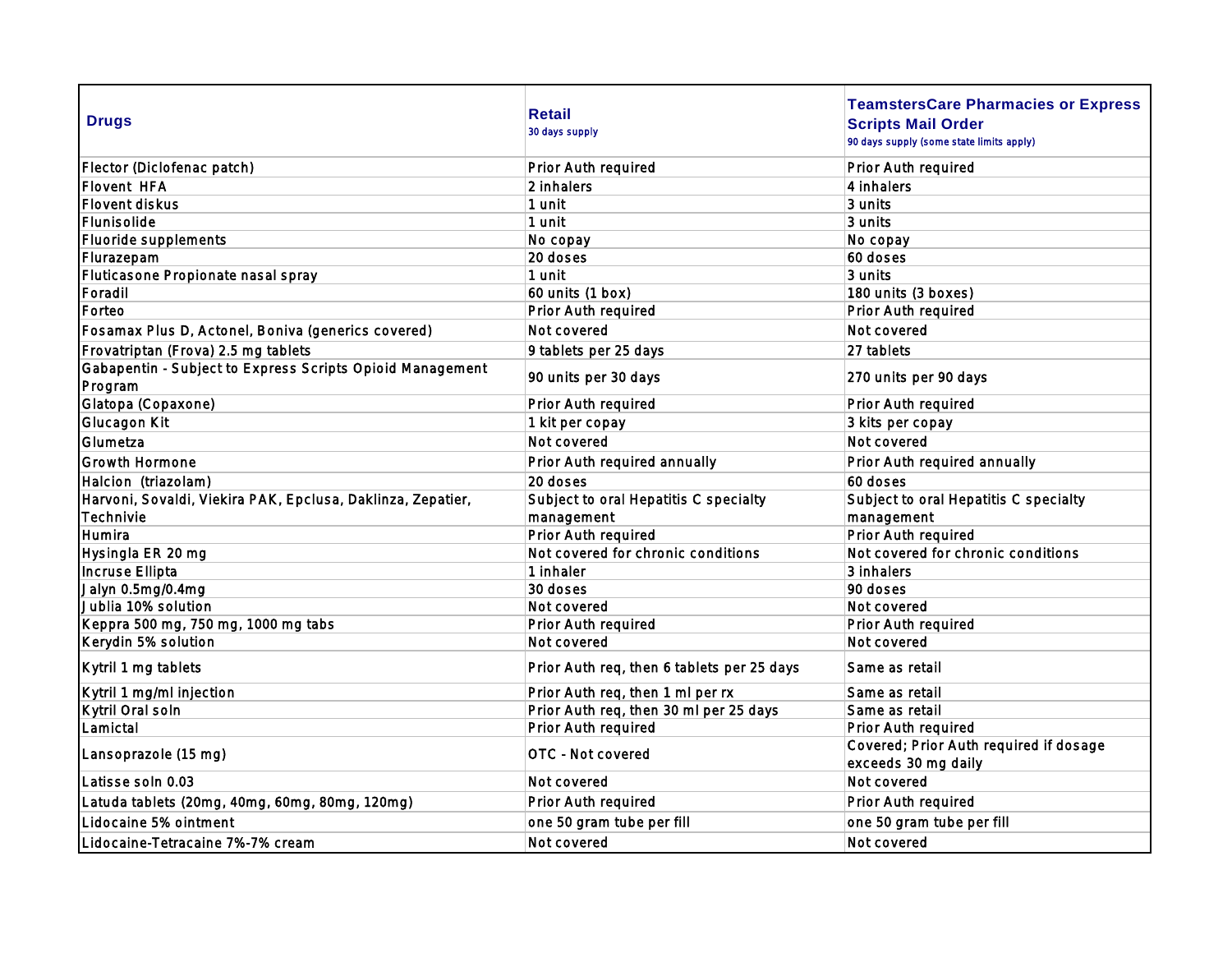| <b>Drugs</b>                                        | <b>Retail</b><br>30 days supply                                                                                    | <b>TeamstersCare Pharmacies or Express</b><br><b>Scripts Mail Order</b><br>90 days supply (some state limits apply) |
|-----------------------------------------------------|--------------------------------------------------------------------------------------------------------------------|---------------------------------------------------------------------------------------------------------------------|
| Limbrel (medical food)                              | Not covered                                                                                                        | Not covered                                                                                                         |
| Lipitor                                             | Prior Auth required                                                                                                | Prior Auth required                                                                                                 |
| Livalo                                              | Prior Auth required                                                                                                | Prior Auth required                                                                                                 |
| Lustra, Propecia, Renova, Vaniqua                   | Not covered                                                                                                        | Not covered                                                                                                         |
| Lybalvi 5mg/10mg, 10mg/10mg, 15mg/10mg, 20mg/10mg   | Not covered                                                                                                        | Not covered                                                                                                         |
| Marinol capsules 2.5 mg, 5 mg, 10 mg (generic only) | 60 per 25 days                                                                                                     | Same as retail                                                                                                      |
| Metanx (medical food)                               | Not covered                                                                                                        | Not covered                                                                                                         |
| Metformin ER 500 mg, 1000 mg (Glumetza)             | Prior Auth required                                                                                                | Prior Auth required                                                                                                 |
| Migranal NS                                         | 1 unit (4ml) per 25 days                                                                                           | 3 units                                                                                                             |
| Myfembree 40mg/1mg/0.5mg                            | Prior Auth required, limit to 24 months (total duration of Prior Auth required, limit to 24 months (total duration |                                                                                                                     |
|                                                     | treatment)                                                                                                         | of treatment)                                                                                                       |
| Naltrexone                                          | Prior Auth required                                                                                                | Prior Auth required                                                                                                 |
| Naratriptan                                         | 9 tablets per 25 days                                                                                              | 27 tablets                                                                                                          |
| Nexium generic (20 mg)                              | Not covered (available OTC)                                                                                        | Covered; Prior Auth required if dosage<br>exceeds 40 mg daily                                                       |
| Niaspan (niacin is available OTC)                   | Prior Auth required                                                                                                | Prior Auth required                                                                                                 |
| Novacort gel 29 gm                                  | Not covered                                                                                                        | Not covered                                                                                                         |
| Nurtec ODT (rimgepant)                              | Prior Auth required, limit 8/30 days                                                                               | Prior Auth required, limit 8/30 days                                                                                |
| Nuvaring (generic)                                  | Not covered                                                                                                        | Covered                                                                                                             |
| Omeprazole 20mg (generic Prilosec)                  | Not covered (available OTC)                                                                                        | Covered:<br>Prior Auth required if dosage exceeds 40 mg<br>daily                                                    |
| Ondansetron 2 mg/ml injection                       | 20 ml per rx                                                                                                       | Same as retail                                                                                                      |
| Ondansetron 32 mg/50 ml IV premix                   | 50 ml per rx (1 dose)                                                                                              | Same as retail                                                                                                      |
| Ondansetron 4 mg & 8 mg tab/ODT                     | 4mg - 42 tabs, 8mg - 21 tabs                                                                                       | 4mg - 126 tabs, 8mg - 63 tabs                                                                                       |
| Ondansetron oral solution                           | 90 ml per rx                                                                                                       | Same as retail                                                                                                      |
| Onsolis (buccal fentanyl)                           | Prior Auth required                                                                                                | Prior Auth required                                                                                                 |
| Opzelura 1.5% cream, 60 grams                       | Prior Auth required                                                                                                | Prior Auth required                                                                                                 |
| Orencia                                             | Prior Auth required                                                                                                | Prior Auth required                                                                                                 |
| Oriahnn 300mg/1mg/0.5mg                             | Prior Auth required, limit to 24 months (total duration of<br>treatment)                                           | Prior Auth required, limit to 24 months (total duration<br>of treatment)                                            |
| Ortho Evra patch                                    | Not covered                                                                                                        | Not covered                                                                                                         |
| Otezla (all strengths)                              | Prior Auth required                                                                                                | Prior Auth required                                                                                                 |
| Ostiva (vitamin supplement)                         | Not covered                                                                                                        | Not covered                                                                                                         |
| Oxaydo tab 5 mg, 7.5 mg                             | Prior Auth required                                                                                                | Prior Auth required                                                                                                 |
| Pennsaid (generic)                                  | Prior Auth required                                                                                                | Prior Auth required                                                                                                 |
| Pennsaid pump                                       | Not covered                                                                                                        | Not covered                                                                                                         |
| Pexeva                                              | Not covered                                                                                                        | Not covered                                                                                                         |
| Phentermine                                         | Prior Auth required                                                                                                | Prior Auth required                                                                                                 |
| Phexxi 1.8-1-0.4% vaginal gel 12 units/box          | Not covered                                                                                                        | Not covered                                                                                                         |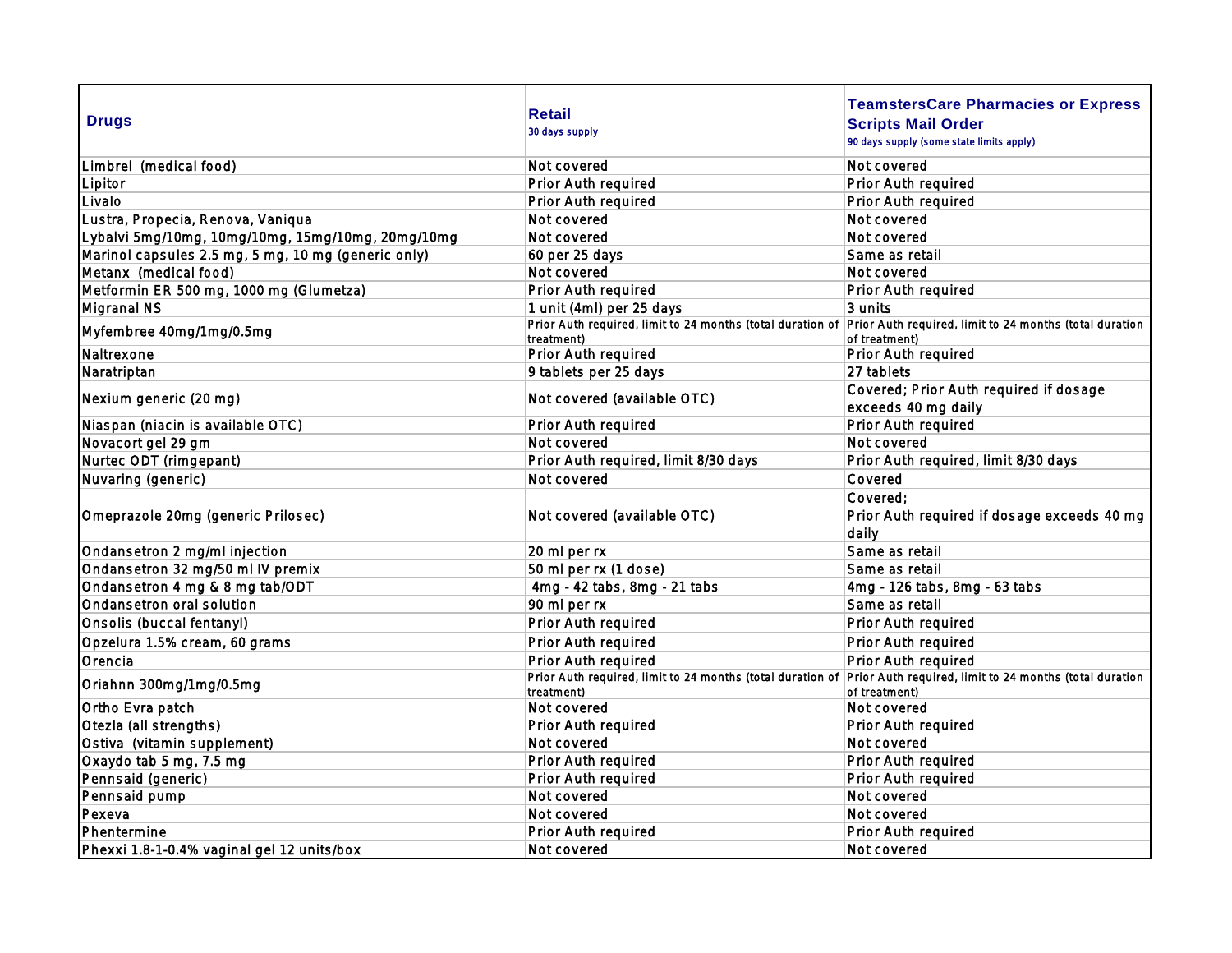| <b>Drugs</b>                                        | <b>Retail</b><br>30 days supply      | <b>TeamstersCare Pharmacies or Express</b><br><b>Scripts Mail Order</b><br>90 days supply (some state limits apply) |
|-----------------------------------------------------|--------------------------------------|---------------------------------------------------------------------------------------------------------------------|
| Plan B (emergency)                                  | Covered for <18 yrs old              | Not covered mailorder. Covered for <18 yrs                                                                          |
|                                                     | Not covered for >18 yrs old, OTC     | old at TeamstersCare Pharmacy                                                                                       |
| Prilosec (brand name)                               | Not covered                          | Not covered                                                                                                         |
| ProAir HFA, Xopenex HFA, Ventolin HFA - generics    | 1 inhaler per 25 days                | 4 inhalers                                                                                                          |
| Prolia                                              | Prior Auth required                  | Prior Auth required                                                                                                 |
| ProSom (estazolam)                                  | 20 doses                             | 60 doses                                                                                                            |
| Proventil HFA, Ventolin HFA                         | 1 inhaler per 25 days                | 4 inhalers                                                                                                          |
| Prozac Weekly                                       | Not covered                          | Not covered                                                                                                         |
| Pulmicort flexhaler                                 | 1 inhaler                            | 3 inhalers                                                                                                          |
| Pulmicort respules                                  | 30 units (2 boxes)                   | 180 units (6 boxes)                                                                                                 |
| <b>Qmilz ODT</b>                                    | Not covered                          | Not covered                                                                                                         |
| Quasense (only avail as 3 month pkg)                | Not covered                          | Covered                                                                                                             |
| Osymia capsule (all strengths)                      | Not covered                          | Not covered                                                                                                         |
| <b>Qvar</b>                                         | 2 inhalers                           | Same as retail                                                                                                      |
| Ramelteon                                           | 20 doses                             | 60 doses                                                                                                            |
| Reclast                                             | Not Covered                          | Prior Auth required                                                                                                 |
| Relenza                                             | \$25 copay                           | Not covered mailorder. \$5 copay at<br>TeamstersCare Pharmacy                                                       |
| Relpax 20 mg & 40 mg tablets                        | 6 tablets per 25 days                | 18 tablets                                                                                                          |
| Remicade inj 100 mg vial solution                   | Prior Auth required                  | Prior Auth required                                                                                                 |
| Repatha 140 mg/ml                                   | Not covered                          | Prior Auth required                                                                                                 |
| Repliva (iron vitamin supplement)                   | Not covered                          | Not covered                                                                                                         |
| Rexulti tablets (0.25mg, 0.5mg, 1mg, 2mg, 3mg, 4mg) | Prior Auth required                  | Prior Auth required                                                                                                 |
| Reyvow (lasmiditan)                                 | Prior Auth required, limit 8/30 days | Prior Auth required, limit 8/30 days                                                                                |
| Rizatriptan MLT 5 mg & 10 mg tablet                 | 6 tablets per 25 days                | 18 tablets                                                                                                          |
| Sarafem (fluoxetine)                                | Not covered                          | Not covered                                                                                                         |
| Saxenda                                             | Not covered                          | Not covered                                                                                                         |
| Seasonale -* (only avail as 3 month pkg)-generic    | Not covered                          | Covered                                                                                                             |
| Seasonique -* (only avail as 3 month pkg)-generic   | Not covered                          | Covered                                                                                                             |
| Serevent diskus                                     | 60 doses (1 unit)                    | 180 doses (3 units)                                                                                                 |
| Shingrix                                            | \$15 copay (Covered age 50+)         | Not covered                                                                                                         |
| Silenor 3mg, 6 mg tabs                              | Prior Auth required                  | Prior Auth required                                                                                                 |
| Simcor                                              | Not covered                          | Not covered                                                                                                         |
| Simponi                                             | Prior Auth required                  | Prior Auth required                                                                                                 |
| Singulair 5, 10 mg tabs                             | Prior Auth required                  | Prior Auth required                                                                                                 |
| Solareze (Diclofenac gel)                           | Prior Auth required                  | Prior Auth required                                                                                                 |
| Sonata                                              | 20 doses                             | 60 doses                                                                                                            |
| Spiriva                                             | 1 unit (30 doses)                    | 3 units (90 doses)                                                                                                  |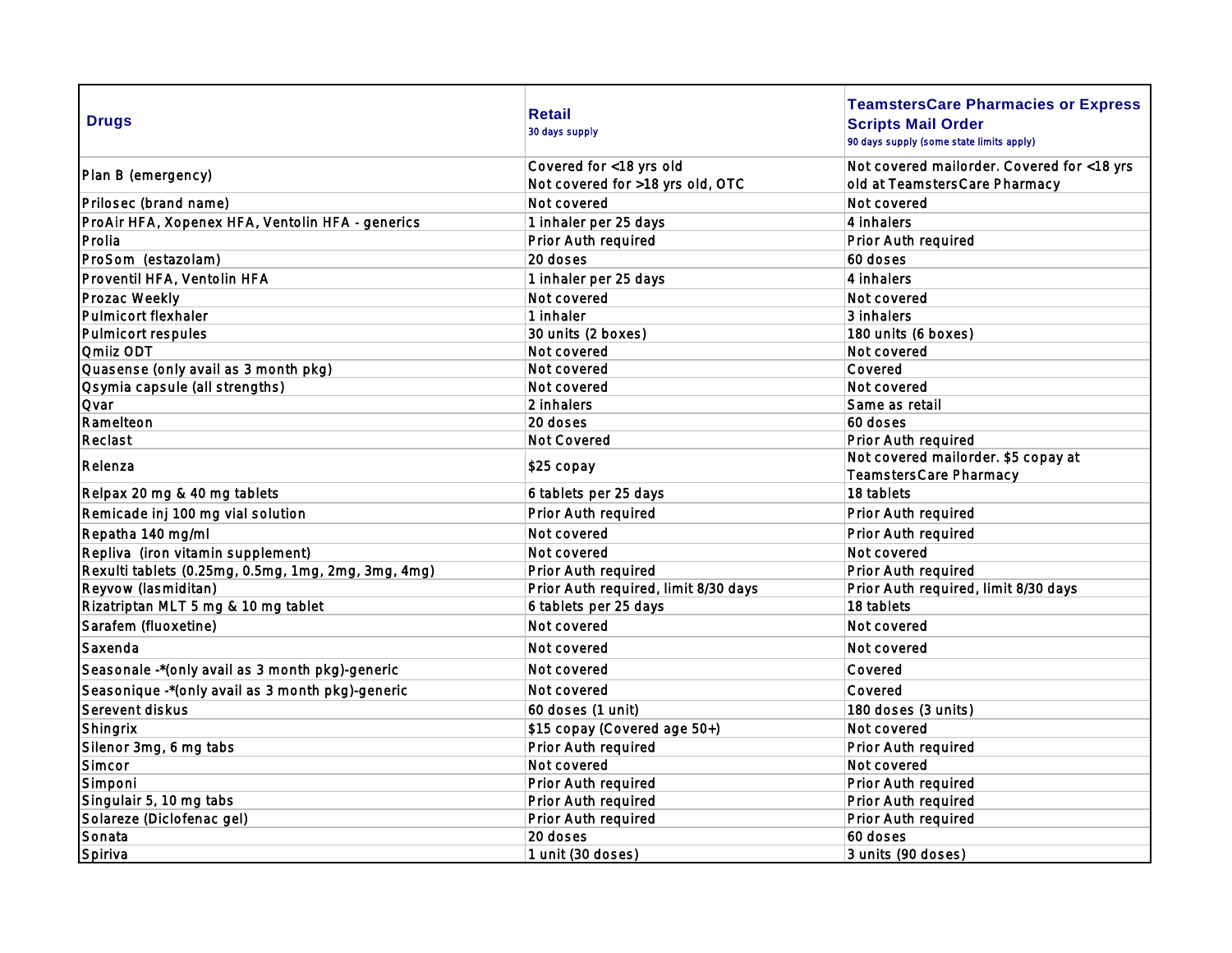| <b>Drugs</b>                                                                                       | <b>Retail</b><br>30 days supply             | <b>TeamstersCare Pharmacies or Express</b><br><b>Scripts Mail Order</b><br>90 days supply (some state limits apply) |
|----------------------------------------------------------------------------------------------------|---------------------------------------------|---------------------------------------------------------------------------------------------------------------------|
| Stadol NS                                                                                          | 1 bottle                                    | Same as retail                                                                                                      |
| Suboxone, Subutex, or generic equivalent                                                           | PA required through EAP                     | PA required through EAP                                                                                             |
| Sumatriptan injection kits                                                                         | 2 kits (4 inj) per 25 days                  | 6 kits (12 injections)                                                                                              |
| Sumatriptan injection vials                                                                        | 4 vials (4 inj) per 25 days                 | 12 vials                                                                                                            |
| Sumatriptan NS 20 mg                                                                               | 6 units (1 pkg) per 25 days                 | 18 units                                                                                                            |
| Sumatriptan NS 5 mg                                                                                | 12 units (2 pkgs) per 25 days               | 36 units                                                                                                            |
| Sumatriptan tablets (25 mg, 50 mg, 100 mg)                                                         | 9 tablets per 25 days                       | 27 tablets                                                                                                          |
| Synthroid                                                                                          | Prior Auth required                         | Prior Auth required                                                                                                 |
| Tamiflu (generic only, Oseltamivir)                                                                | Covered                                     | Not covered mailorder. \$5 copay at<br>TeamstersCare Pharmacy                                                       |
| Tanzeum                                                                                            | 1 box (4 pens)                              | 3 boxes (12 pens)                                                                                                   |
| Temazepam                                                                                          | 20 doses                                    | 60 doses                                                                                                            |
| Testosterone                                                                                       | Prior Auth required                         | Prior Auth required                                                                                                 |
| Tilade                                                                                             | 2 inhalers                                  | 4 inhalers                                                                                                          |
| Tivorbex                                                                                           | Not covered                                 | Not covered                                                                                                         |
| Tramadol                                                                                           | Subject to Express Scripts Opiold Program   | Subject to Express Scripts Opioid Program                                                                           |
| Trelegy Ellipta inhaler                                                                            | 1 inhaler                                   | 3 inhalers                                                                                                          |
| Tretinoin cream, gel, microspheres<br>(all strengths) age 36+                                      | Prior Auth required, limit 45 g per 30 days | Prior Auth required, limit 45 g per 30 days                                                                         |
| Treximet                                                                                           | 9 tablets per 30 days                       | 27 tablets                                                                                                          |
| Triamcinolone acetonide nasal spray                                                                | Not covered                                 | Not covered                                                                                                         |
| Trijardy XR 5 mg/2.5 mg/1000 mg; 10 mg/5 mg/1000 mg;<br>12.5 mg/2.5 mg/1000 mg; 25 mg/5 mg/1000 mg | Not covered                                 | Not covered                                                                                                         |
| Tri-Nasal                                                                                          | 1 unit                                      | 3 units                                                                                                             |
| Trintellix 5 mg, 10 mg, 20 mg.                                                                     | Prior Auth required                         | Prior Auth required                                                                                                 |
| Twirla 120/30 mcg patch                                                                            | Not covered                                 | Not covered                                                                                                         |
| Twyneo 0.1% / 3% cream                                                                             | Not covered                                 | Not covered                                                                                                         |
| Ubrelvy (ubrogepant)                                                                               | Prior Auth required, limit 16/30 days       | Prior Auth required, limit 16/30 days                                                                               |
| Ultracet tablets                                                                                   | 5 days supply                               | Same as retail                                                                                                      |
| Vascepa capsules                                                                                   | Prior Auth required                         | Prior Auth required                                                                                                 |
| Vilbryd starter pack 10 mg-20 mg kit                                                               | Prior Auth required                         | Prior Auth required                                                                                                 |
| Vilbryd 10 mg, 20 mg, 40 mg tabs                                                                   | Prior Auth required                         | Prior Auth required                                                                                                 |
| Vilbryd titration pack 10 mg pack                                                                  | Prior Auth required                         | Prior Auth required                                                                                                 |
| Vimovo 500 mg/20 mg tabs                                                                           | Not covered                                 | Not covered                                                                                                         |
| Vimovo 375 mg/20 mg tabs                                                                           | Not covered                                 | Not covered                                                                                                         |
| Vivitrol                                                                                           | Prior Auth required; additional limitations | Prior Auth required; additional limitations                                                                         |
| Vivlodex                                                                                           | Not covered                                 | Not covered                                                                                                         |
| Vyleesi                                                                                            | Prior Auth required                         | Prior Auth required                                                                                                 |